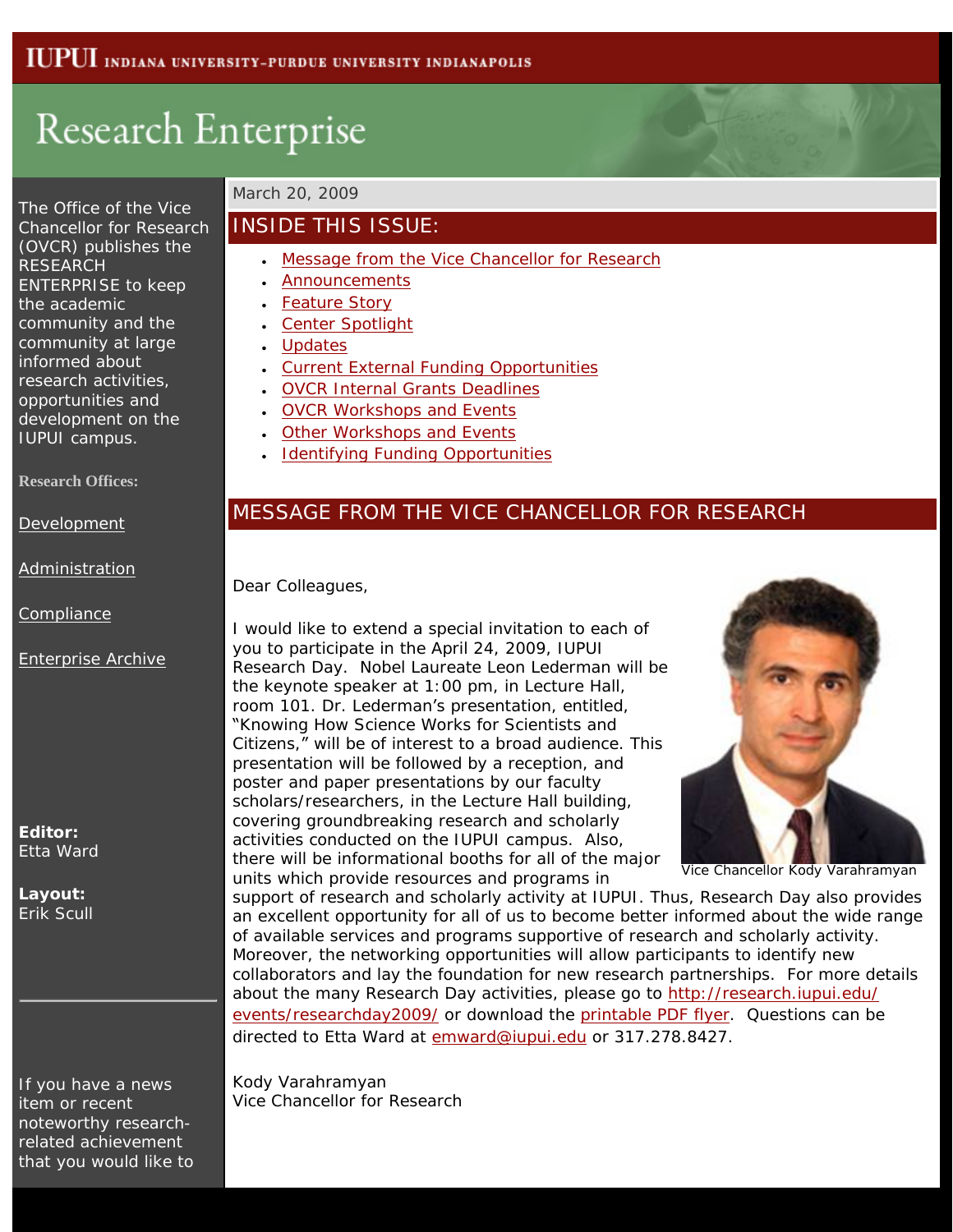share, please contact Etta Ward at [emward@iupui.edu](mailto:emward@iupui.edu).

Please be aware that not all news items will be deemed appropriate or timely for publication, but each item will be carefully considered.

## ANNOUNCEMENTS

#### **DEFENSE ADVANCED RESEARCH PROJECTS AGENCY (DARPA) TO VISIT**

**IUPUI**: On April 3, 2009, the IUPUI Office of the Vice Chancellor for Research will host Dr. Robert Leheny, Acting Director of Defense Advanced Research Projects Agency (DARPA), who will present information on the current programs and funding opportunities available at DARPA. Dr. Leheny's presentation will take place at 9:00 am, in the University Library Lilly Auditorium. To reserve a seat, please RSVP with Etta Ward at [emward@iupui.edu](mailto:emward@iupui.edu) or 317.278.8427. DARPA is the central research and development organization for the U.S. Department of Defense (DOD). Its research covers a spectrum of scientific disciplines, including biology, medicine, computer science, chemistry, physics, engineering, mathematics, material sciences, social sciences, neuroscience, and more.

#### **DEAN OF FACULTIES CALLS FOR RISE COURSE DEVELOPMENT GRANT**

**PROPOSALS:** Dr. Uday Sukhatme, the Dean of Faculties, is committed to increasing course offerings that respond to the RISE to the IUPUI Challenge. Faculty members are encouraged to apply for up to \$2500 in summer support to develop a new course or redesign an existing course in line with RISE criteria. Future enrollment in the course will be considered when reviewing proposals. Full-time faculty members (including full-time lecturers) from all academic units at IUPUI are welcome to apply. Support of department Chair or Dean must be demonstrated in application materials.

Submit two copies of the application form and a letter of support for the grant from your department chair or dean by 5:00 pm on April 1, 2009 to Kristine Grefsheim, AO 126. After committee review, notification will be made by April 15, 2009. Please direct questions and concerns to: Mary Fisher, [mlfisher@iupui.edu.](mailto:mlfisher@iupui.edu) For grant application forms, and additional information regarding the RISE initiative, visit the RISE homepage at [http://www.iupui.edu/administration/acad\\_affairs/rise/](http://www.iupui.edu/administration/acad_affairs/rise/).

**NEW IU WEBSITE AVAILABLE FOR INFORMATION ON FEDERAL STIMULUS FUNDING SUPPORTIVE OF RESEARCH AND SCHOLALRY ACTIVITY:** The Stimulus Program recently passed by Congress, officially named the American Recovery and Reinvestment Act (ARRA) contains very significant funds, allocated to NIH, NSF, DOE, and other federal agencies, for support of research. The Office of Research Administration (ORA), in cooperation with the IU Office for Government Relations, the Office of the Vice Chancellor for Research at IUPUI and the Office of the Vice Provost for Research at IUB, has created a new website to comprehensively provide timely information about the ARRA funding programs supportive of research.

This new site provides links to key federal agencies receiving ARRA funds to support research. This information, as well as agency announcements, will be posted regularly to this site, providing an easily accessed bridge to research funding opportunities. Please go to<http://www.researchadmin.iu.edu/stimulus.html> to monitor opportunities in your areas of interest. There is also a calendar of deadlines for the research programs at the given agencies, which can be found at [http://www.](http://www.researchadmin.iu.edu/stimulus-updates/stim-calendar.html) [researchadmin.iu.edu/stimulus-updates/stim-calendar.html.](http://www.researchadmin.iu.edu/stimulus-updates/stim-calendar.html)

## FEATURE STORY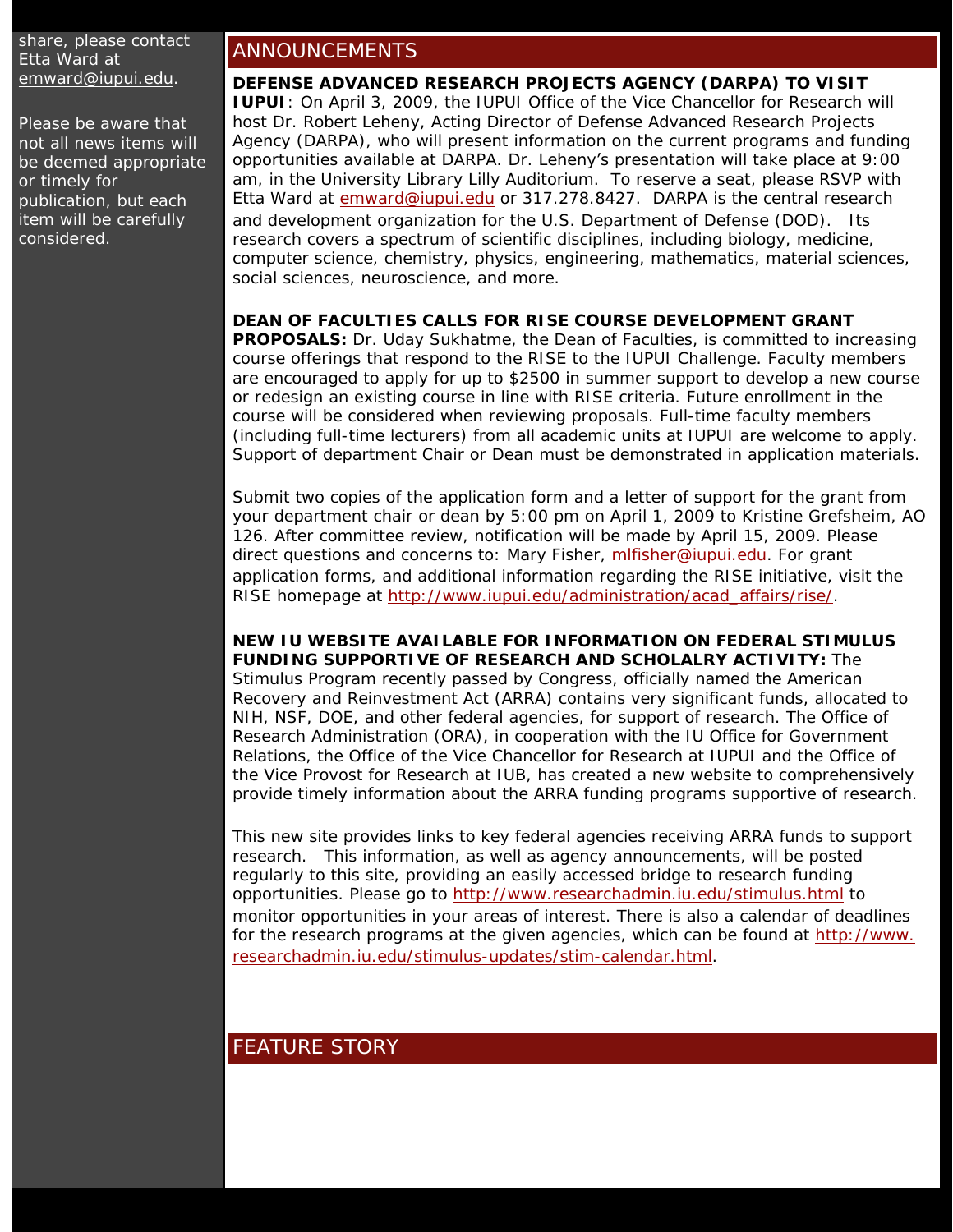#### **Herron School of Art and Design Conducts Research in the Community**

Irvington, founded in 1870, is Marion County's largest historic district. The community has grown organically through the years, resulting in mixed residential and commercial space. After the addition of a plasma donation center immediately adjacent to a residential street, an Irvington community resident perceived crime rates increasing in the nearby area. Instead of accepting this as the only possible perspective and problem, a team of nine Visual Communication seniors from Herron School of Art and Design, with the guidance of faculty member Young Bok Hong, chose to explore and research other possibilities and opportunities within this diverse community.

Spending time in the community, the Herron researchers identified three patron groups that could provide insight into the situation: area residents, nearby business owners and plasma center donors. The team created three separate context maps, exploring and understanding the relationships



Student Working on Context Map

between different types of patrons and the community itself. They created specific user research tools for each set of patrons: meditative journals for community residents, interviews with business owners, and surveys for plasma center donors. The resulting research showed not one single problem, but a cluster of problems including a lack of sense of community, poor communication, and poor zoning.

Recognizing that one solution would not address all issues, a series of creative solutions were designed under the umbrella "Irvington as a Living Museum." The team's finished proposal included a four pronged approach: utilizing storytelling to create community awareness, a community way-finding system to identify neighborhood boundaries, a community center to be created in a previous plasma donation center and community events that would bring the three patron groups together. The students' proposal, including their research data and proposed solutions, has been presented to the Irvington Community Council.

To read more about Herron School of Art and Design visit [www.herron.iupui.edu.](http://www.herron.iupui.edu/)

## CENTER SPOTLIGHT

**Polis Center Spearheads Effort to Prepare Midwestern and Southern States for Pre-disaster Planning Mandate**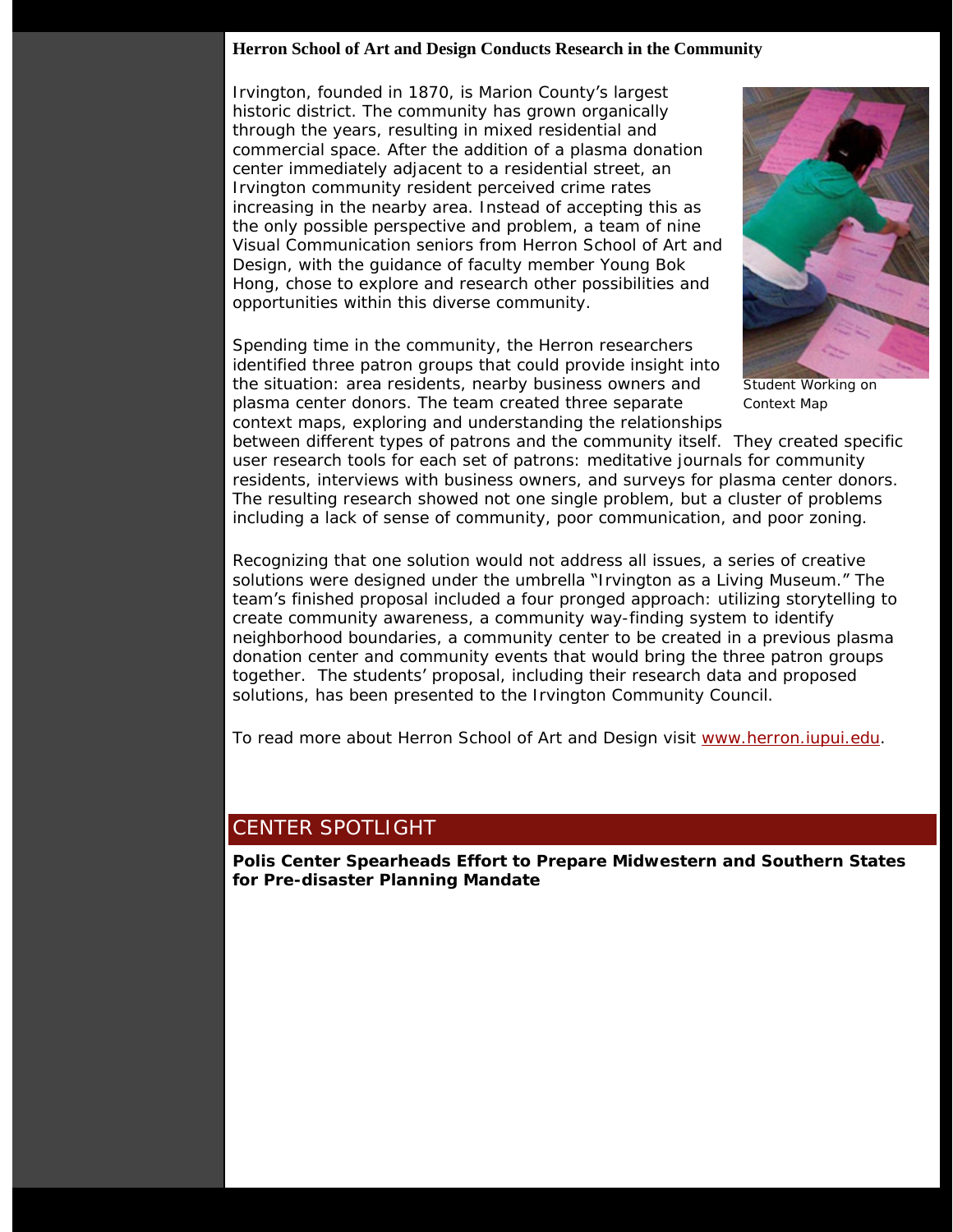

 **Owen County (Town of Spencer) Indiana HAZUS-MH Flood Risk Analysis**

When spring arrives in Indiana, flooding usually is not far behind, with widespread property damage and large economic losses a common result. The Federal Emergency Management Agency (FEMA) Disaster Mitigation Act of 2000 requires all incorporated communities to have a risk management plan in place to be eligible for mitigation assistance. Over the past five years, The Polis Center (Polis), an applied research unit of the IU School of Liberal Arts, has been using its expertise in Geographic Information Systems (GIS) and its knowledge of local communities to help Indiana and several other Midwestern and southern states meet this federal mandate.

In February 2009, the center received over \$1.4 million in two grants from the Indiana Department of Homeland Security to continue its work. These grants are the latest in a series of contracts obtained by the center for disaster mitigation planning. By the end of these projects, Polis will have assisted 82 of the state's 92 counties in meeting federal requirements.

According to David Bodenhamer, Director of the Polis Center, "Even though FEMA created a GIS-based loss estimation tool, HAZUS-MH, for use in the planning process, the software comes with national data that doesn't always reflect local conditions accurately." Dr. Bodenhamer adds that the process, which requires a high degree of participation from local groups, was difficult to implement. The Polis team of Dave Coats, John Buechler, and Kevin Mickey made significant improvements in both areas. First, it applied lessons learned by Polis in its other large-scale collaborations to develop a model now used in several other states. The team also tapped the center's expertise in local data and GIS to enhance significantly the loss estimates produced by HAZUS-MH. As a consequence, Polis has extended its work to Illinois, Wisconsin, South Carolina, Florida, and Chicago, among other jurisdictions. Kevin Mickey, the center's director for professional development and training, is now widely recognized as one of the nation's leading trainers in this area, offering classes in over twenty states in 2008 alone.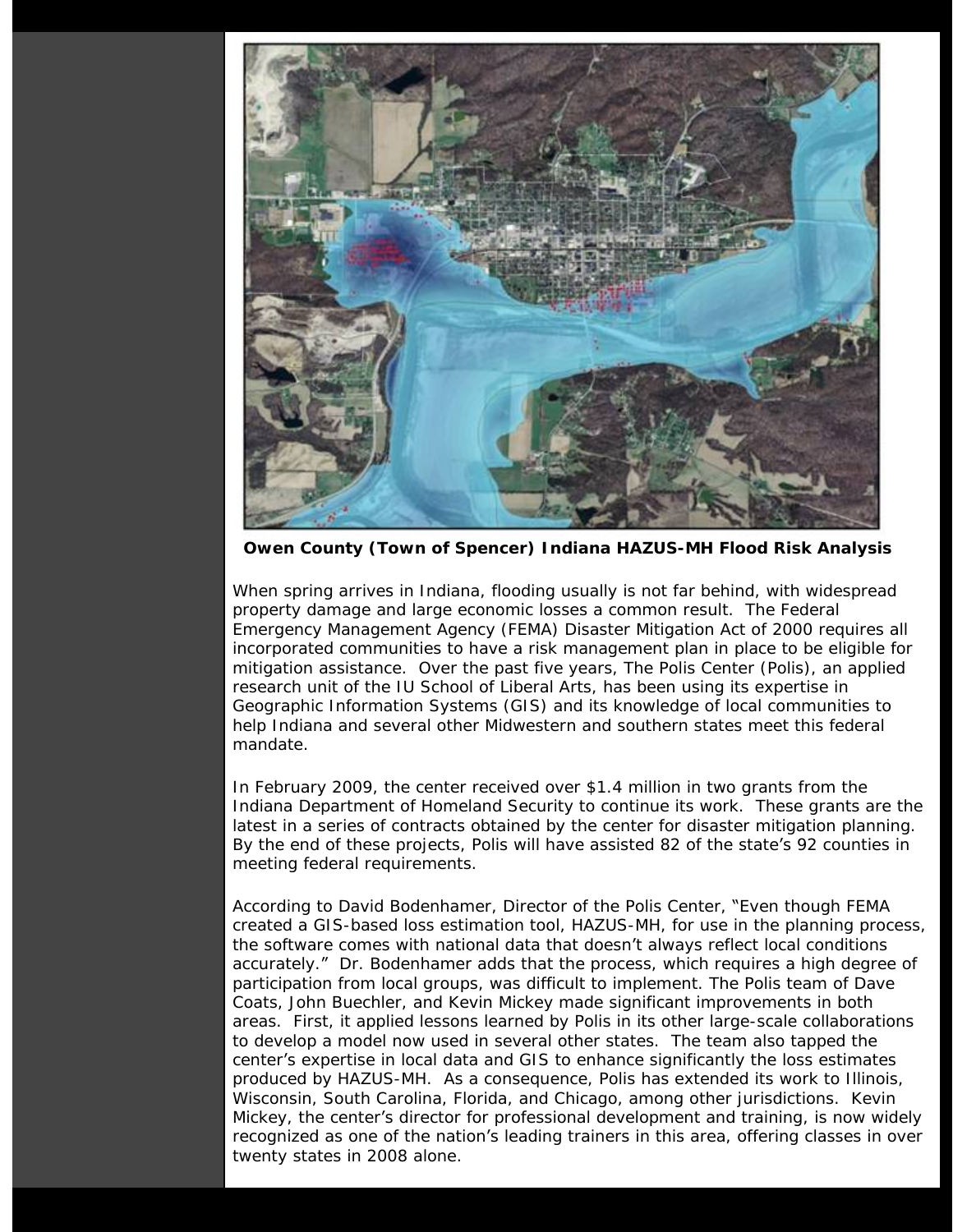The center's expertise and its collaborative skills led FEMA to seek Polis help in summer 2008 to estimate risks associated with a 100-year flood in 31 states. Polis earlier spearheaded formation of the Coalition of Universities for Spatial Information Science (CUSIS)—IUPUI, IUB, Purdue, Ball State, Indiana State, and Vincennes—and it turned to this group, which the center coordinates, to run this first-ever analysis. The FEMA-related projects have led to a major research project with IU-Bloomington to develop real-time systems for loss estimation from flooding. Working with the IU Community Grid Lab, the center received one of three national awards from the US Geological Survey under the National Spatial Infrastructure Cooperative Agreements Program to use Service Oriented Architecture (SOA) for a dynamic loss estimation system.

"In its 20 years of existence as a self-supported center, Polis has generated over \$55 million in external grants and contracts. In addition to its work in disaster planning and mitigation, the center also has expertise in community information systems, health geographics, and spatial humanities," says Dr. Bodenhamer.

#### UPDATES

**RECOVERY ACT OF 2009: NIH REVIEW CRITERIA, SCORING SYSTEM, AND SUSPENSION OF APPEALS PROCESS:** The enhanced review criteria issued in [NOT-](http://grants.nih.gov/grants/guide/notice-files/NOT-OD-09-025.html)[OD-09-025](http://grants.nih.gov/grants/guide/notice-files/NOT-OD-09-025.html) will be effective for all applications for research grants submitted for Recovery Act funding opportunity announcements (FOAs). These enhanced criteria may not be applicable for some other types of applications (e.g., construction grants). Review criteria for these other programs will be described in the FOAs. The new scoring system announced in [NOT-OD-09-024](http://grants.nih.gov/grants/guide/notice-files/NOT-OD-09-024.html) will be effective for all applications that are submitted for Recovery Act FOAs. The new scoring system will utilize a ninepoint rating scale  $(1 =$  exceptional;  $9 =$  poor). The new scale will be applied to both the overall impact/priority score and the scores for individual review criteria. In addition, the NIH will suspend the appeals procedures [\(NIH Guide: APPEALS OF](http://grants.nih.gov/grants/guide/notice-files/not97-232.html) [INITIAL SCIENTIFIC PEER REVIEW\)](http://grants.nih.gov/grants/guide/notice-files/not97-232.html) for investigators responding to Recovery Act FOAs, due to the time sensitivity of the Recovery Act granting process.

**THE OMNIBUS APPROPRIATIONS ACT OF 2009 MAKES THE NIH PUBLIC ACCESS POLICY PERMANENT**: In accordance with Division F Section 217 of PL 111- 8 (Omnibus Appropriations Act, 2009), the NIH Public Access Policy [\(NOT-OD-08-](https://www.exchange.iu.edu/owa/redir.aspx?C=d5e6c62eaa5a4dd7b7641c224a4b75ec&URL=http%3a%2f%2fgrants.nih.gov%2fgrants%2fguide%2fnotice-files%2fNOT-OD-08-033.html) [033](https://www.exchange.iu.edu/owa/redir.aspx?C=d5e6c62eaa5a4dd7b7641c224a4b75ec&URL=http%3a%2f%2fgrants.nih.gov%2fgrants%2fguide%2fnotice-files%2fNOT-OD-08-033.html)) remains a legislative mandate for FY 2009 and beyond. The law states that the Director of the National Institutes of Health (NIH) shall require in the current fiscal year and thereafter that all investigators funded by the NIH submit or have submitted for them to the National Library of Medicine's PubMed Central an electronic version of their final, peer-reviewed manuscripts upon acceptance for publication, to be made publicly available no later than 12 months after the official date of publication: Provided, That the NIH shall implement the public access policy in a manner consistent with copyright law. Compliance with this Policy remains a statutory requirement and a term and condition of the grant award and cooperative agreement, in accordance with the NIH Grants Policy Statement. For contracts, NIH includes this requirement in all R&D solicitations and awards under Section H, Special Contract Requirements, in accordance with the Uniform Contract Format. For more information, go to [http://publicaccess.nih.gov/.](https://www.exchange.iu.edu/owa/redir.aspx?C=d5e6c62eaa5a4dd7b7641c224a4b75ec&URL=http%3a%2f%2fpublicaccess.nih.gov%2f)

## CURRENT EXTERNAL FUNDING OPPORTUNITIES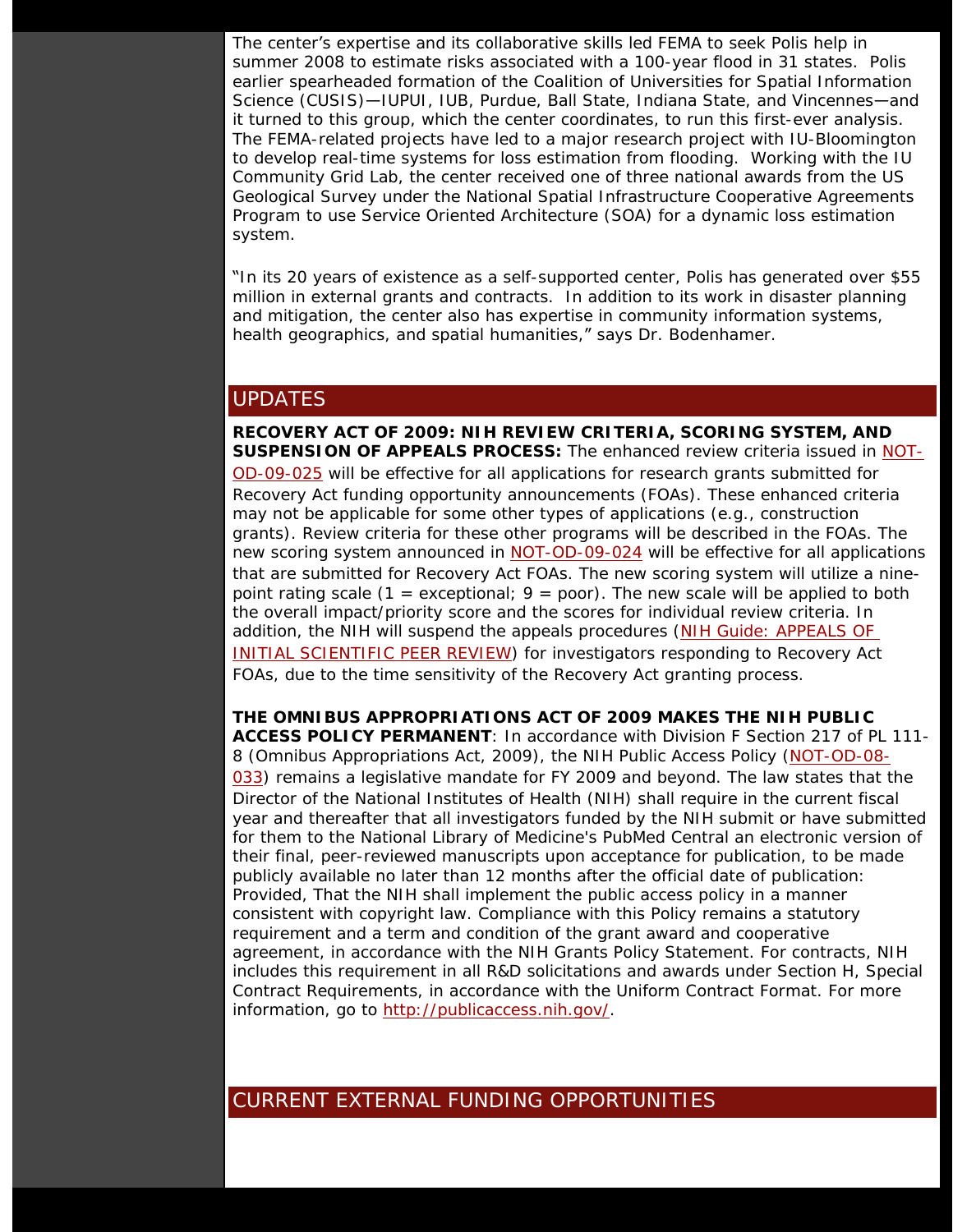Funding opportunities in this section include selected current grant announcements from federal agencies for **new initiatives and changes to existing programs**. Announcements with limited scope are not listed here but are, instead, sent directly to IUPUI School Deans. For comprehensive coverage of funding opportunities please use the on-line search tools listed below.

#### **NATIONAL INSTITUTES OF HEALTH**

**RECOVERY ACT LIMITED COMPETITION: NIH CHALLENGE GRANTS IN HEALTH AND SCIENCE RESEARCH (RC1):** NIH has designated at least \$200 million for a new initiative called the **NIH Challenge Grants in Health and Science Research** ([http://grants.nih.gov/grants/funding/challenge\\_award/\)](http://grants.nih.gov/grants/funding/challenge_award/). This new program will support research on topic areas which address specific scientific and health research challenges in biomedical and behavioral research that would benefit from significant 2-year jumpstart funds. NIH Institute and Centers have selected specific Challenge Topics within each of the Challenge Areas. Challenge areas: [Behavior, Behavioral Change, and Prevention](http://grants.nih.gov/grants/funding/challenge_award/High_Priority_Topics.pdf#topic_01); [Bioethics](http://grants.nih.gov/grants/funding/challenge_award/High_Priority_Topics.pdf#topic_02); [Biomarker Discovery and](http://grants.nih.gov/grants/funding/challenge_award/High_Priority_Topics.pdf#topic_03)  [Validation](http://grants.nih.gov/grants/funding/challenge_award/High_Priority_Topics.pdf#topic_03); [Clinical Research;](http://grants.nih.gov/grants/funding/challenge_award/High_Priority_Topics.pdf#topic_04) [Comparative Effectiveness Research \(CER\)](http://grants.nih.gov/grants/funding/challenge_award/High_Priority_Topics.pdf#topic_05); [Enabling](http://grants.nih.gov/grants/funding/challenge_award/High_Priority_Topics.pdf#topic_06) [Technologies](http://grants.nih.gov/grants/funding/challenge_award/High_Priority_Topics.pdf#topic_06); [Enhancing Clinical Trials](http://grants.nih.gov/grants/funding/challenge_award/High_Priority_Topics.pdf#topic_07); [Genomics;](http://grants.nih.gov/grants/funding/challenge_award/High_Priority_Topics.pdf#topic_08) [Health Disparities](http://grants.nih.gov/grants/funding/challenge_award/High_Priority_Topics.pdf#topic_09); [Information](http://grants.nih.gov/grants/funding/challenge_award/High_Priority_Topics.pdf#topic_10) [Technology for Processing Health Care Data;](http://grants.nih.gov/grants/funding/challenge_award/High_Priority_Topics.pdf#topic_10) [Regenerative Medicine](http://grants.nih.gov/grants/funding/challenge_award/High_Priority_Topics.pdf#topic_11); [Science,](http://grants.nih.gov/grants/funding/challenge_award/High_Priority_Topics.pdf#topic_12) [Technology, Engineering and Mathematics Education \(STEM\);](http://grants.nih.gov/grants/funding/challenge_award/High_Priority_Topics.pdf#topic_12) [Smart Biomaterials](http://grants.nih.gov/grants/funding/challenge_award/High_Priority_Topics.pdf#topic_13) – [Theranostics;](http://grants.nih.gov/grants/funding/challenge_award/High_Priority_Topics.pdf#topic_13) [Stem Cells;](http://grants.nih.gov/grants/funding/challenge_award/High_Priority_Topics.pdf#topic_14) [Translational Science](http://grants.nih.gov/grants/funding/challenge_award/High_Priority_Topics.pdf#topic_15) Grants are limited to \$500,000/yr for 2 years. Application deadline is April 27, 2009.

**WOMEN'S MENTAL HEALTH AND SEX/GENDER DIFFERENCES RESEARCH (R01):** The NIMH supports research grant applications that fulfill the objectives of the Mental Health Strategic Plan: [http://www.nimh.nih.gov/about/strategic-planning](http://www.nimh.nih.gov/about/strategic-planning-reports/index.shtml)[reports/index.shtml](http://www.nimh.nih.gov/about/strategic-planning-reports/index.shtml). In addition, in relation to sex and gender differences, the NIMH has three major areas for research emphasis related to sex and gender differences: basic and clinical neuroscience; epidemiology and risk factors; and intervention and services research. Standard dates apply, please see [http://grants1.nih.gov/grants/](http://grants1.nih.gov/grants/funding/submissionschedule.htm) [funding/submissionschedule.htm](http://grants1.nih.gov/grants/funding/submissionschedule.htm)

<http://grants.nih.gov/grants/guide/pa-files/PA-09-108.html>

**MECHANISMS OF ALCOHOL AND NICOTINE CO-DEPENDENCE (R01):** The focus is on neurobiological and behavioral mechanisms contributing to concurrent alcohol and nicotine use and dependence. Standard application dates apply. [http://grants1.](http://grants1.nih.gov/grants/funding/submissionschedule.htm#reviewandaward) [nih.gov/grants/funding/submissionschedule.htm#reviewandaward](http://grants1.nih.gov/grants/funding/submissionschedule.htm#reviewandaward) [http://grants.nih.](http://grants.nih.gov/grants/guide/pa-files/PA-09-099.html) [gov/grants/guide/pa-files/PA-09-099.html](http://grants.nih.gov/grants/guide/pa-files/PA-09-099.html)

#### **NATIONAL SCIENCE FOUNDATION**

**INTERNATIONAL SCIENCE AND ENGINEERING VISUALIZATION CHALLENGE:** The National Science Foundation (NSF) and *Science* created the International Science & Engineering Visualization Challenge to celebrate that grand tradition--and to encourage its continued growth. The spirit of the competition is for communicating science, engineering and technology for education and journalistic purposes. [View](http://www.nsf.gov/news/special_reports/scivis/winners_2008.jsp) last year'[s winners](http://www.nsf.gov/news/special_reports/scivis/winners_2008.jsp). Judges appointed by the National Science Foundation and the journal *Science* will select winners in each of five categories: photographs, illustrations, informational graphics, interactive media and non-interactive media. The winners will be published in a special section of the journal *Science* and *Science Online* and on the NSF Web site. One of the winning entries will be on the front cover of *Science*. Submission deadline is September 15, 2009. [http://www.nsf.gov/news/](http://www.nsf.gov/news/special_reports/scivis/challenge.jsp) [special\\_reports/scivis/challenge.jsp](http://www.nsf.gov/news/special_reports/scivis/challenge.jsp)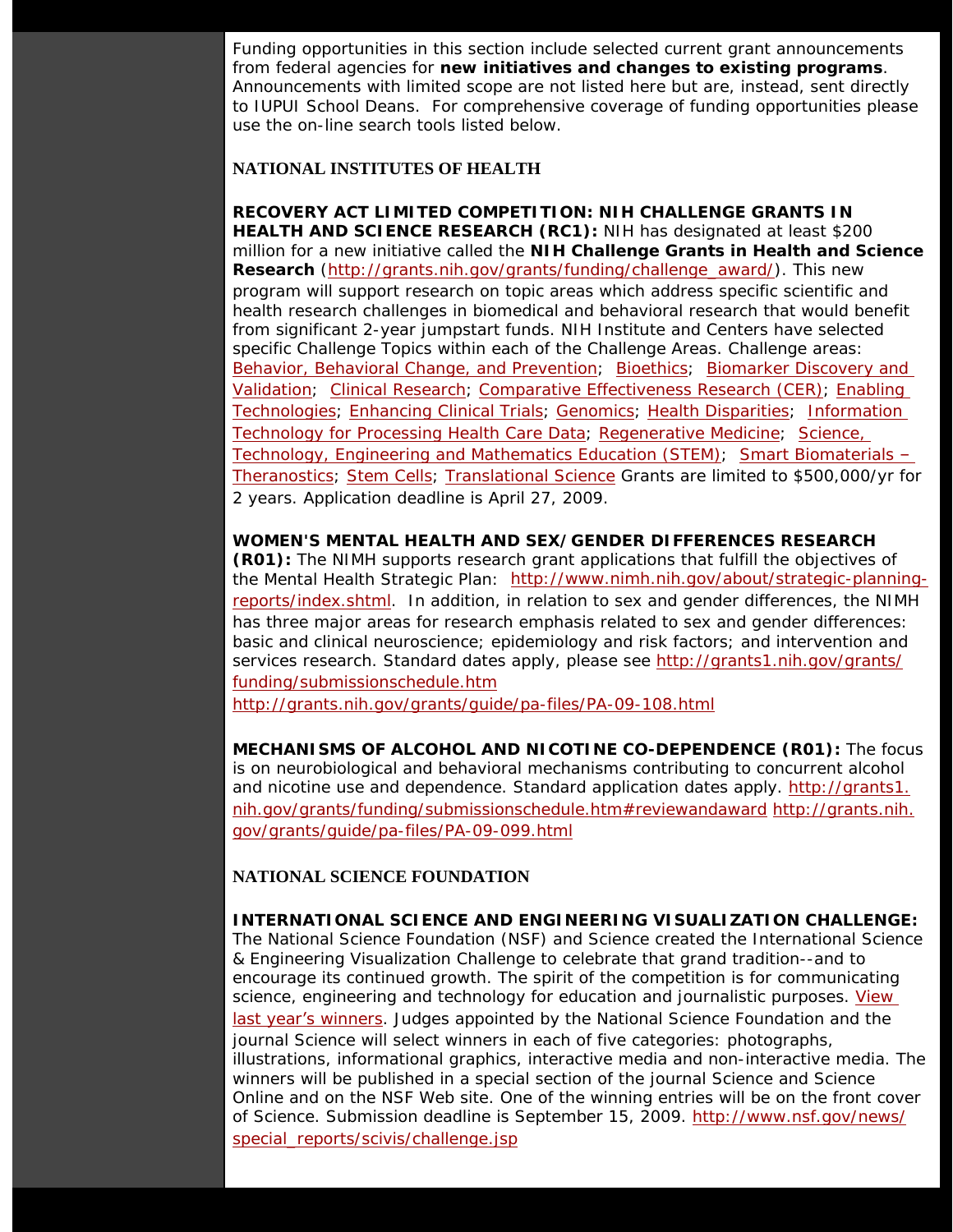**NSF ENVIRONMENT, SOCIETY, AND THE ECONOMY (ESE):** The Directorate for Social, Behavioral, and Economic Sciences (SBE) and the Directorate for Geosciences (GEO) seek to increase collaboration between the geosciences and the social and behavioral sciences by augmenting funding for interdisciplinary research related to Environment, Society, and the Economy. Projects are expected to involve researchers in the geosciences and social and behavioral sciences, but they may also include other disciplines. Prospective topics of interest in the general area of Environment, Society, and the Economy include, but are not limited Decision-making strategies related to ongoing or predicted global, regional, and local environmental changes; Economic and geosciences evaluation of technology and practices linked to climate change; Impacts and adaptation of economic systems; Pathways to successful application of geoscience research findings; Development and implementation of mitigation strategies within political and economic constraints; Interplay of environmental change and inequality of income, access to resources, etc.; Role of incentives in human behavior; Politics and economics of resource agreements; Environmental change and its impact on the evolution of human behavior; and Capacity building.

Target and deadline dates for applicable programs may be found at [http://www.nsf.](http://www.nsf.gov/dir/index.jsp?org=geo) [gov/dir/index.jsp?org=geo](http://www.nsf.gov/dir/index.jsp?org=geo) and [http://www.nsf.gov/dir/index.jsp?org=sbe.](http://www.nsf.gov/dir/index.jsp?org=sbe)

#### **DEPARTMENT OF DEFENSE**

#### **DEPARTMENT OF DEFENSE CONGRESSIONALLY DIRECTED MEDICAL RESEARCH:**

The Fiscal Year 2009 (FY09) Defense Appropriation Act (Public Law 110-329) provides research funding for the following programs managed by the Department of Defense office of Congressionally Directed Medical Research Programs (CDMRP):

- [Breast Cancer Research Program \\$](http://cdmrp.army.mil/funding/bcrp.htm)*150M;*
- *[Prostate Cancer Research Program \\$80M](http://cdmrp.army.mil/funding/pcrp.htm);*
- *[Ovarian Cancer Research Program \\$20M](http://cdmrp.army.mil/funding/ocrp.htm)*;
- [Neurofibromatosis Research Program \\$10M;](http://cdmrp.army.mil/funding/nfrp.htm)
- [Tuberous Sclerosis Complex Research Program \\$6M](http://cdmrp.army.mil/funding/tscrp.htm);
- [Autism Research Program \\$8M](http://cdmrp.army.mil/arp/default.htm);
- [Gulf War Illness Research Program \\$8M.](http://cdmrp.army.mil/gwirp/default.htm)

Additional programs managed by CDMR include: Peer Reviewed Orthopedic Research Program \$61M; Peer Reviewed Spinal Cord Research Program \$35M; Peer Reviewed Lung Cancer Research Program \$20M; Peer Reviewed Cancer Research Program \$16M; Amyotrophic Lateral Sclerosis Research Program \$5M; Bone Marrow Failure Research Program \$5M; Multiple Sclerosis Research Program \$5M.

#### **FOUNDATIONS**

**ROBERT WOOD JOHNSON FOUNDATION ACTIVE LIVING RESEARCH AND HEALTHY EATING RESEARCH RAPID RESPONSE GRANTS:** The focus is on changes in policies or environments with the potential to reach children who are at highest risk for obesity, including African-American, Latino, Native American, Asian-American and Pacific Islander children (ages 3 to 18) who live in low-income communities or communities with limited access to affordable healthy foods and/or safe opportunities for physical activity. Research studies may focus on one or both sides of the energy balance equation—on physical activity (including sedentary behavior), healthy eating or both. Required letter of intent deadline is July 17, 2009. <http://www.rwjf.org/applications/solicited/cfp.jsp?ID=20681&c=OTC-RSS&attr=CP>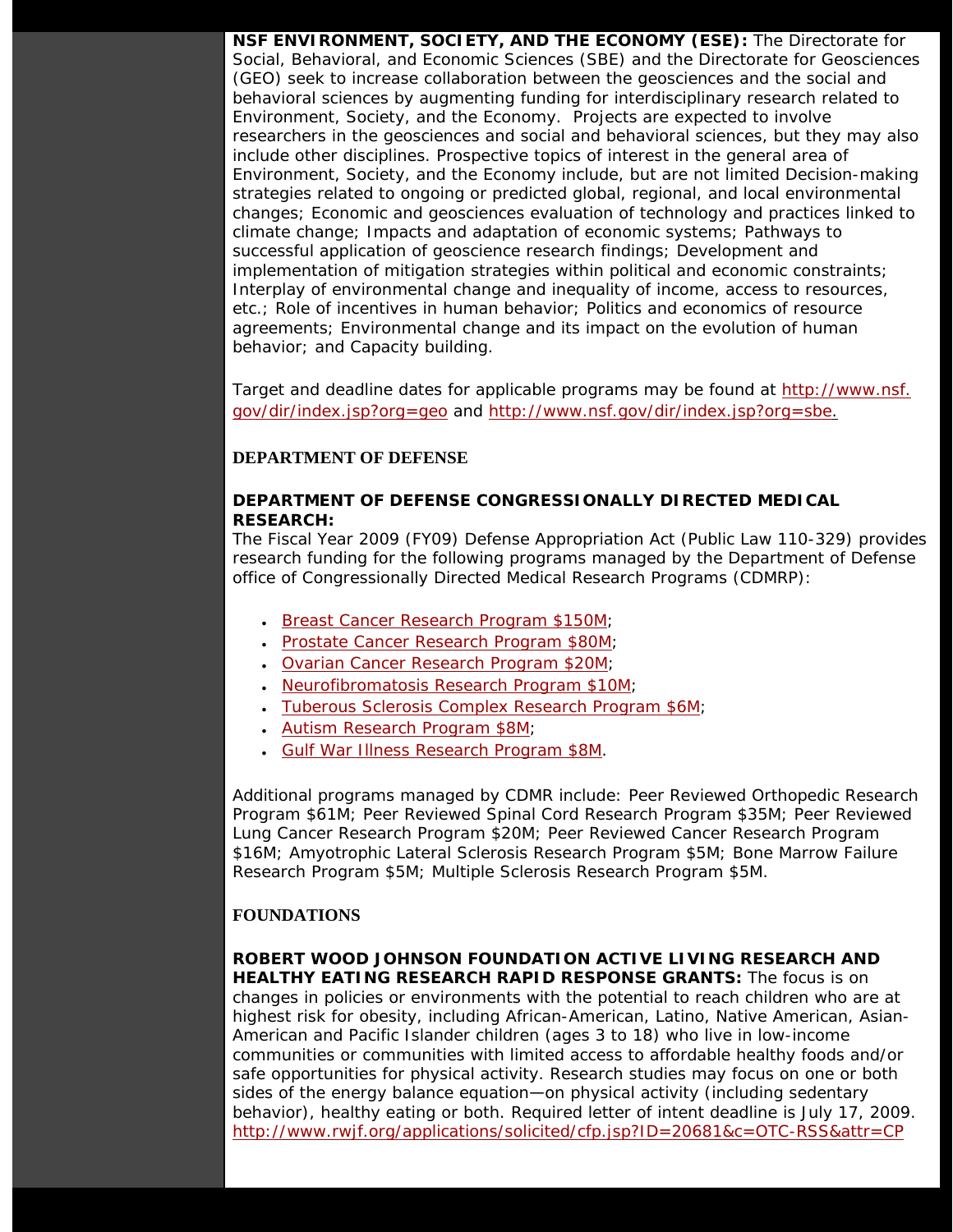## OVCR INTERNAL GRANT DEADLINES

**RESEARCH SUPPORT FUNDS GRANT (RSFG):** The IUPUI Research Support Funds Grant (RSFG) program is designed to enhance the research mission of IUPUI by supporting research projects and scholarly activities that are sustainable through external funding. The next Research Support Fund Grant (RSFG) application deadline is April 2, 2009. For grant guidelines and application forms, go to [http://research.](http://research.iupui.edu/funding/) [iupui.edu/funding/](http://research.iupui.edu/funding/) and click on the appropriate side bar.

**INTERNATIONAL DEVELOPMENT FUND GRANT (IDF):** The IUPUI International Development Fund (IDF) grant program is designed to stimulate international activities that will lead to external funding. The next IDF grant application deadline is April 15, 2009. For grant guidelines and application forms go to [http://research.iupui.](http://research.iupui.edu/funding/) [edu/funding/](http://research.iupui.edu/funding/) and click on the appropriate side bar.

## OVCR WORKSHOPS AND EVENTS

#### **Proposal Budget Preparation**

When: Tuesday, March 24, 2009 | 10:00 AM-11:30 AM Where: University Library Room 1116

Learn how to prepare a basic budget. Participants will learn what's allowable and unallowable according to federal and university guidelines. The budget justification and its importance in the overall proposal will also be discussed.

Register at<http://crl.iupui.edu/events/eventsRegistration.asp?id=1482>.

This event is co-sponsored by the office of the Vice Chancellor for Research and Office of Research Administration.

#### **Scientific Grant Proposal Development**

When: Thursday, March 26, 2009 | 01:00 PM-03:00 PM Where: University Library, Room 1126

This session will focus on the essentials of building a successful scientific grant proposal. A variety of topics from key components of proposals to basic budgets, writing style to interpreting agency guidelines, will be covered.

Register at<http://crl.iupui.edu/events/eventsRegistration.asp?id=1500>.

#### **Finding Funding**

When: Wednesday, April 08, 2009 | 02:00 PM-03:30 PM Where: University Library Room 0106

This session will provide an overview of the various types of external funding sources, identify tools to locate funding opportunities, explain how to design a funding search, and demonstrate a couple of knowledge management systems that contain thousands of funding opportunities available by the university subscription.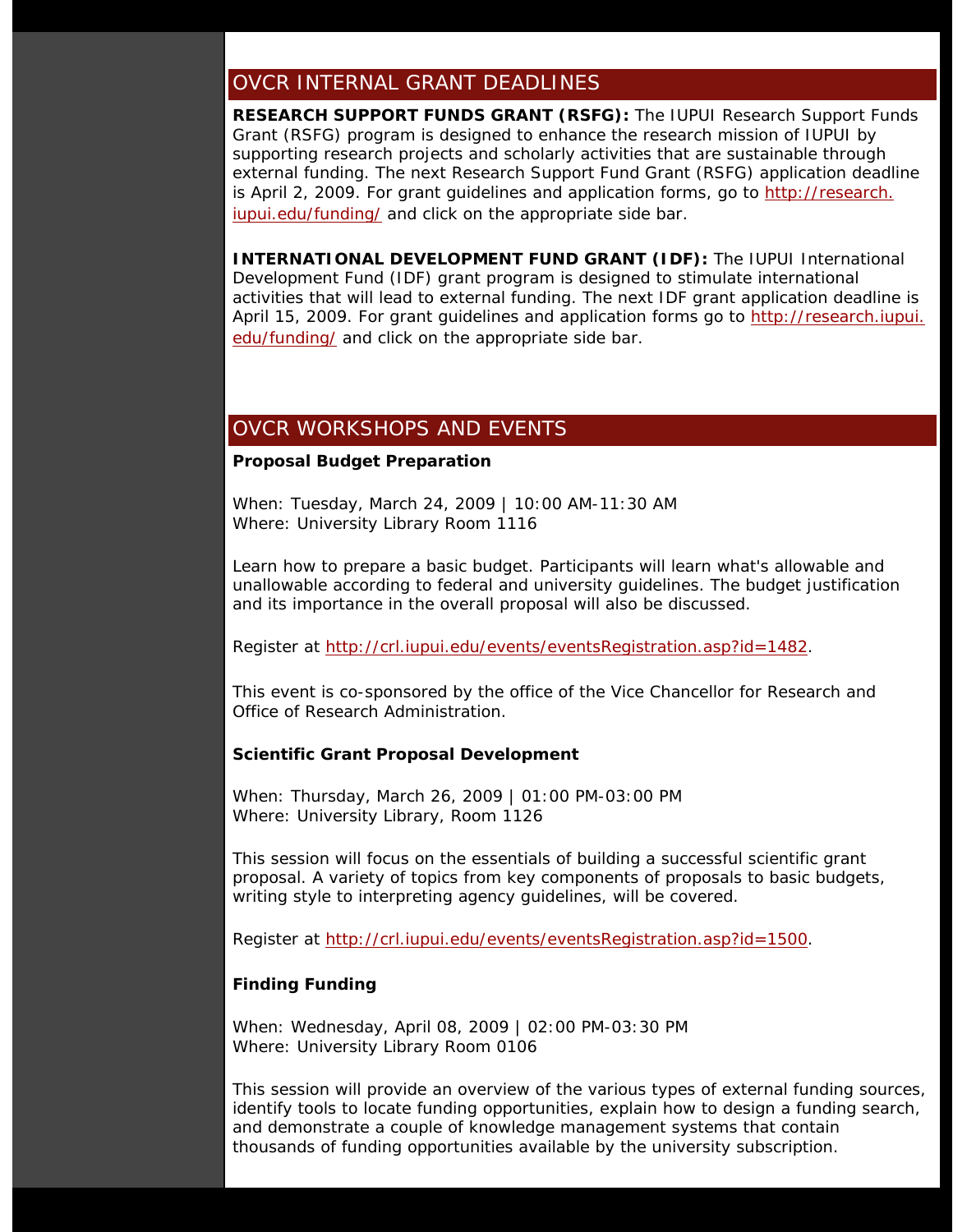Register at<http://crl.iupui.edu/events/eventsRegistration.asp?id=1473>.

## OTHER WORKSHOPS AND EVENTS

#### **SCHOLARSHIP AT LUNCH TIME (SALT) SERIES**

The SALT event series is aimed at showcasing interdisciplinary research efforts, promoting IUPUI research center activities, and encouraging new collaborative partnerships. This highly interactive event provides an opportunity to meet fellow researches in an informal setting on a monthly basis at the Faculty Club. Presentations are limited to 20-25 minutes to allow ample time for discussion. Presentation Title: "Artists Look at Science: The Strange and Beautiful"

When: Thursday, April 9, 2009, 12:00 PM-1:00 PM Where: University Faculty Club

Presenters: Jean Robertson and Craig McDaniel, Herron School of Art and Design

A project will be presented that explores how contemporary visual artists are responding to new research and methodologies in the sciences, particularly the life sciences. Art images will be shown such as sculptures of transgenic creatures (parthuman and part-animal). Participants will be encouraged to share their thoughts on issues raised by these pieces of art.<http://faa.iupui.edu/newFaa/SALT.asp>.

*This event is sponsored by The University Faculty Club of Indianapolis* 

## IDENTIFYING FUNDING OPPORTUNITIES

On-line search tools are available to IUPUI investigators who are interested in identifying funding opportunities in their areas of interest.

**Community of Science (COS):** COS is a primary on-line search tool for identifying funding opportunities. To take advantage of this tool, register at [http://www.cos.com/](http://www.cos.com/login/join.shtml) [login/join.shtml](http://www.cos.com/login/join.shtml). Once you have completed the short registration process, you can personalize your search by selecting the option entitled "launch your workbench". You can access federal, local, corporate, foundation, nonprofit and other funding opportunities using key terms and save the results of up to 20 searches and have them delivered to you weekly via email.

**National Institutes of Health (NIH) "NIH Guide":** To take advantage of this search tool, register at [http://grants.nih.gov/grants/guide/listserv.htm.](http://grants.nih.gov/grants/guide/listserv.htm) It allows you to receive discipline specific funding opportunities that are delivered to you weekly via email.

**National Science Foundation (NSF) "MyNSF":** To take advantage of this search tool, register at [http://www.nsf.gov/mynsf/.](http://www.nsf.gov/mynsf/) It allows you to receive discipline specific funding opportunities that are delivered to you weekly via email.

**Federal Business Opportunities "FedBizOpps":** FedBizOpps is the single government point-of-entry for Federal government procurement opportunities over \$25,000. To take advantage of this search tool, visit [http://vsearch1.fbo.gov/servlet/](http://vsearch1.fbo.gov/servlet/SearchServlet) [SearchServlet.](http://vsearch1.fbo.gov/servlet/SearchServlet) Opportunities found at this site include, but are not limited to,